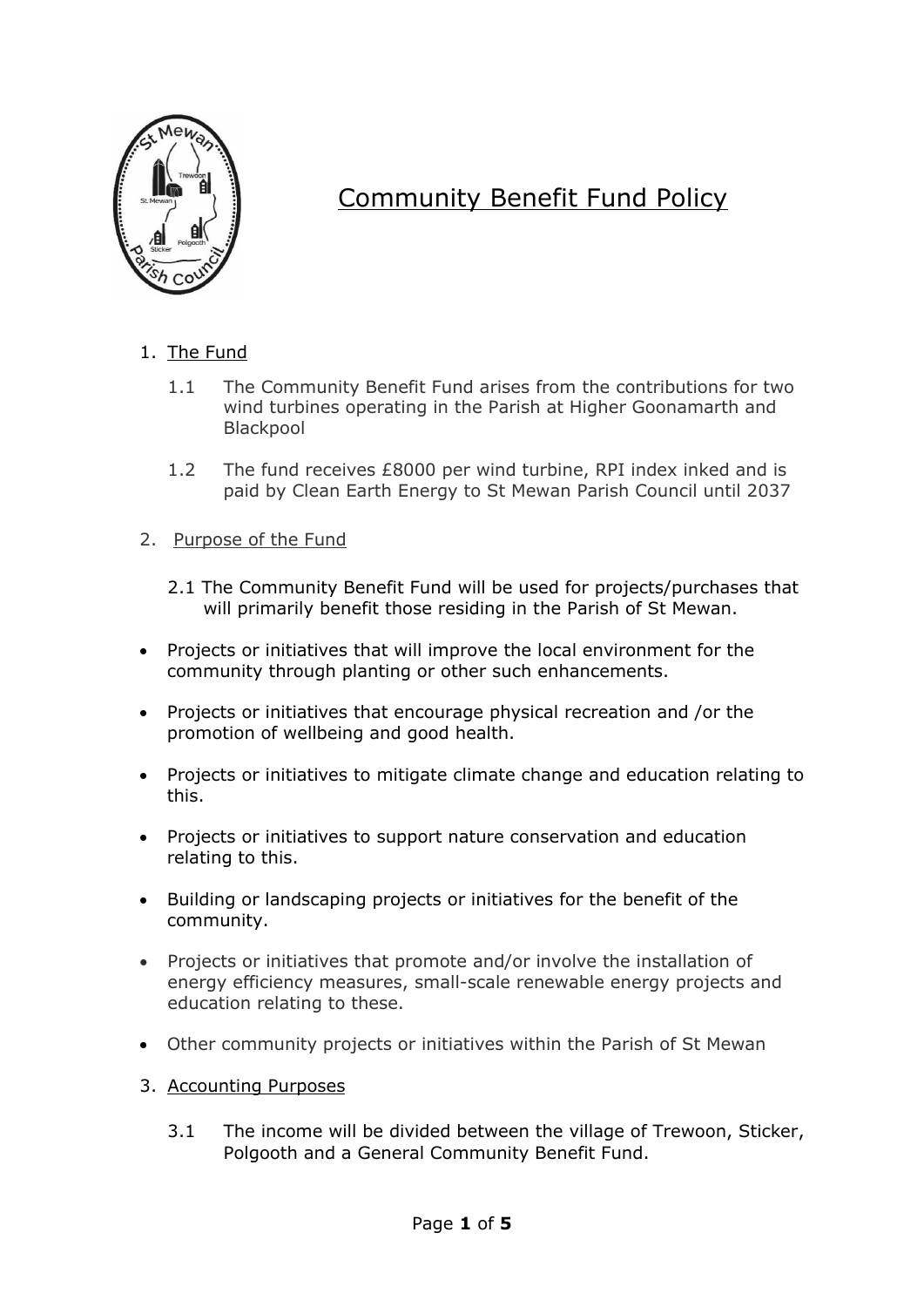- 3.2 The fund is not for general use of the Parish Council e.g. For annual budgeting and precept.
- 4. Administration
	- 4.1 St Mewan Parish Council reserve the right to allocate the annual fund for a specific purpose i.e., a long-term project particularly beneficial to the community.
	- 4.2 The General Community Benefit Fund can be used at the discretion of St Mewan Parish Council which can include grant applications.
- To ensure the fund has the interest of the local residents at its core.
- St Mewan Parish Council will approve applications and award grants
- 5. Eligible Organisations for Grant Applications

5.1 Eligible Organisations who can apply

- Local voluntary and community groups and charities
- School Parent Teacher Associations
- Social enterprises including co-operatives, social firms, community-owned enterprises/community interest companies and development trusts provided they operate on a not-for-profit basis.
- 6. Exclusions

Grants will not be available for: -

- Commercial organisations
- Private membership- based sports clubs and facilities unless membership is open to the general public without undue restriction i.e. Not membership by nomination organisations
- Beneficial to one individual
- To promote religious or party-political objectives
- Retrospective funding
- 7. Criteria

7.1 Assessment of applications received.

• The number of residents who will benefit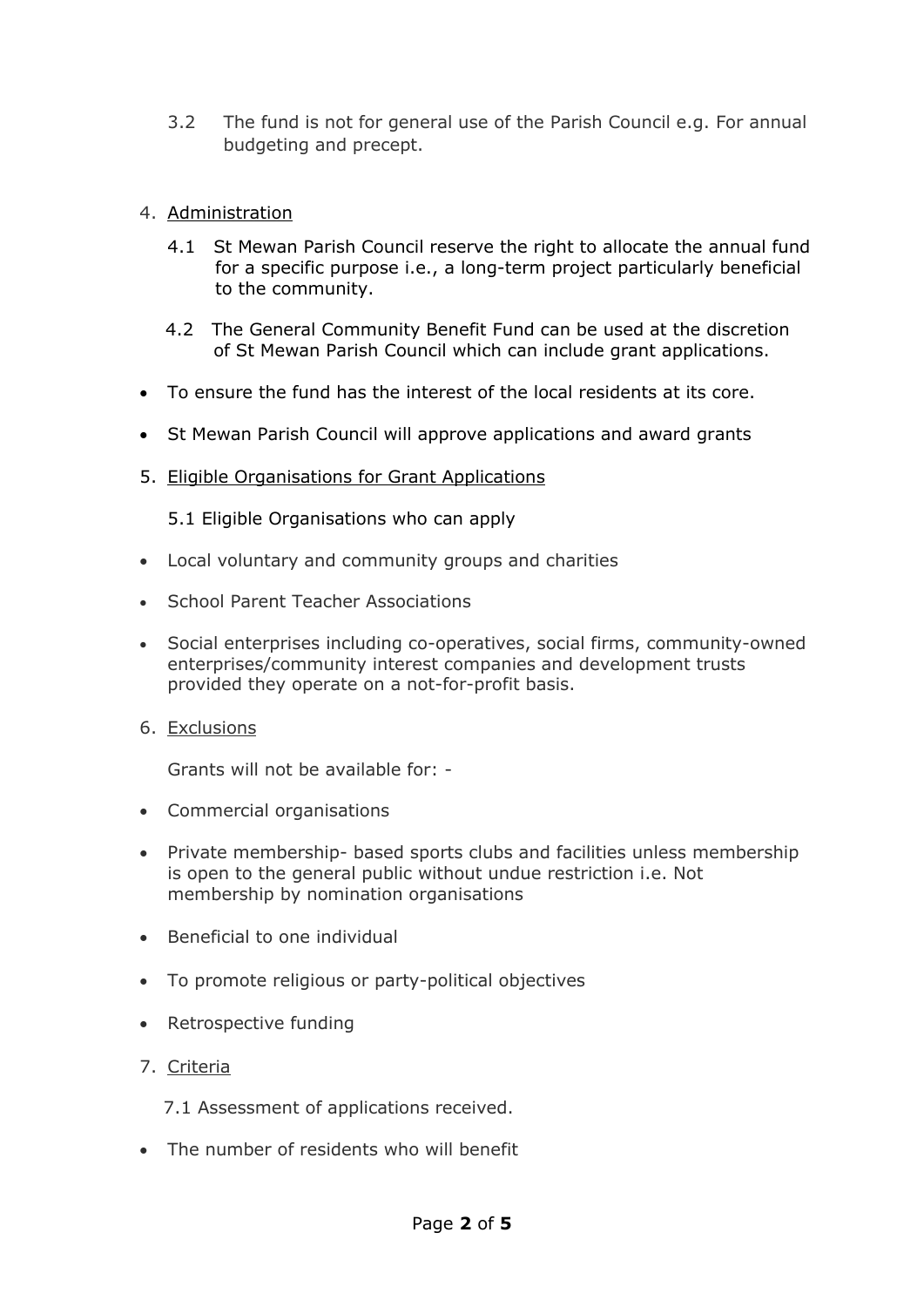- The level of community support
- How sustainable is the organisation.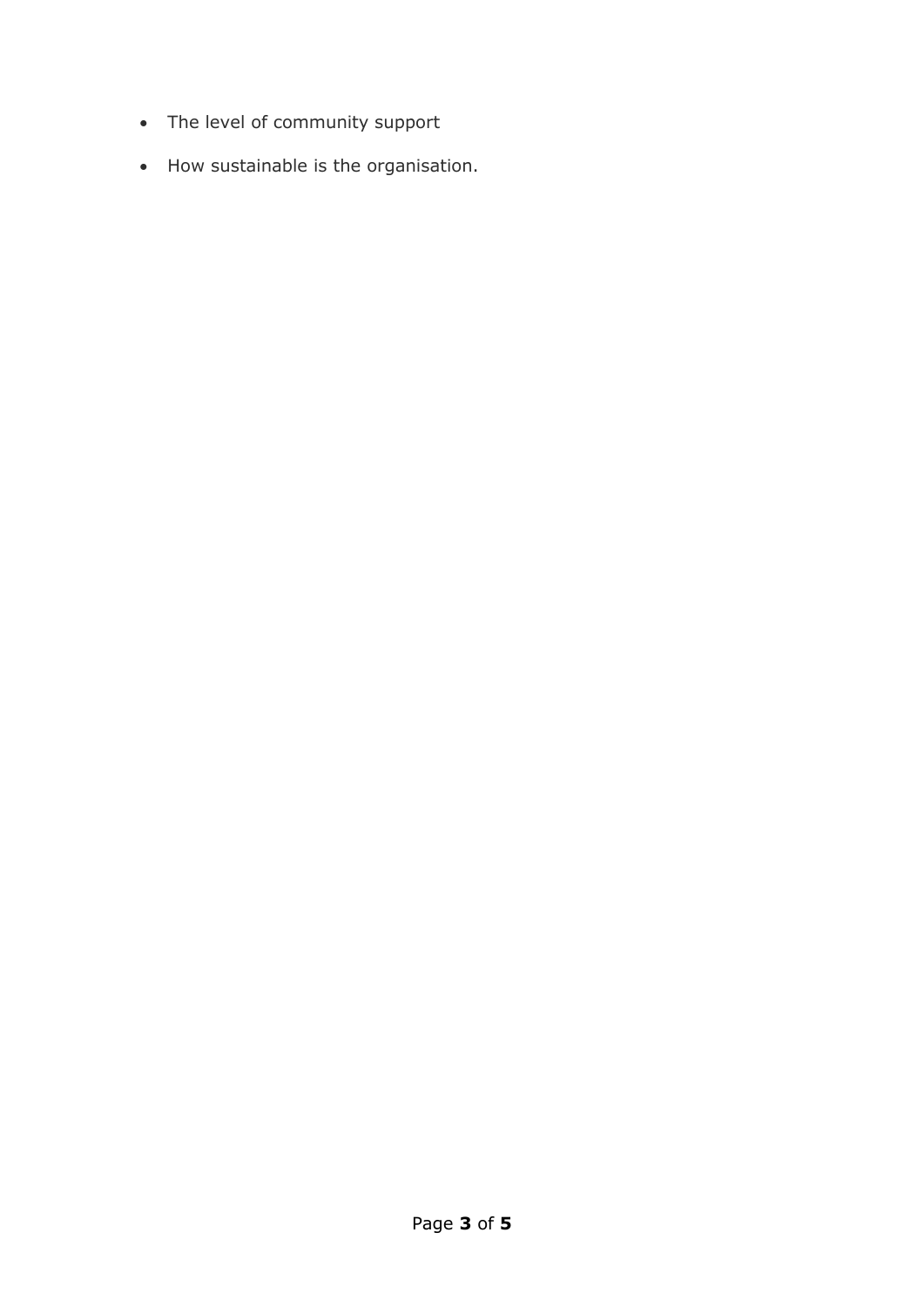## **COMMUNITY BENEFIT FUND GRANT APPLICATION FORM**

Name of Organisation:

Correspondence Address:

Contact Name: Telephone Number:

Email:

| Registered Charity? Yes/No If Yes | <b>Charity Number:</b> |
|-----------------------------------|------------------------|
|                                   |                        |
|                                   |                        |

| For what purpose is the grant required? |  |
|-----------------------------------------|--|
|                                         |  |
|                                         |  |
|                                         |  |
|                                         |  |
|                                         |  |
|                                         |  |
|                                         |  |

Amount of grant required £

Who will benefit from the project?